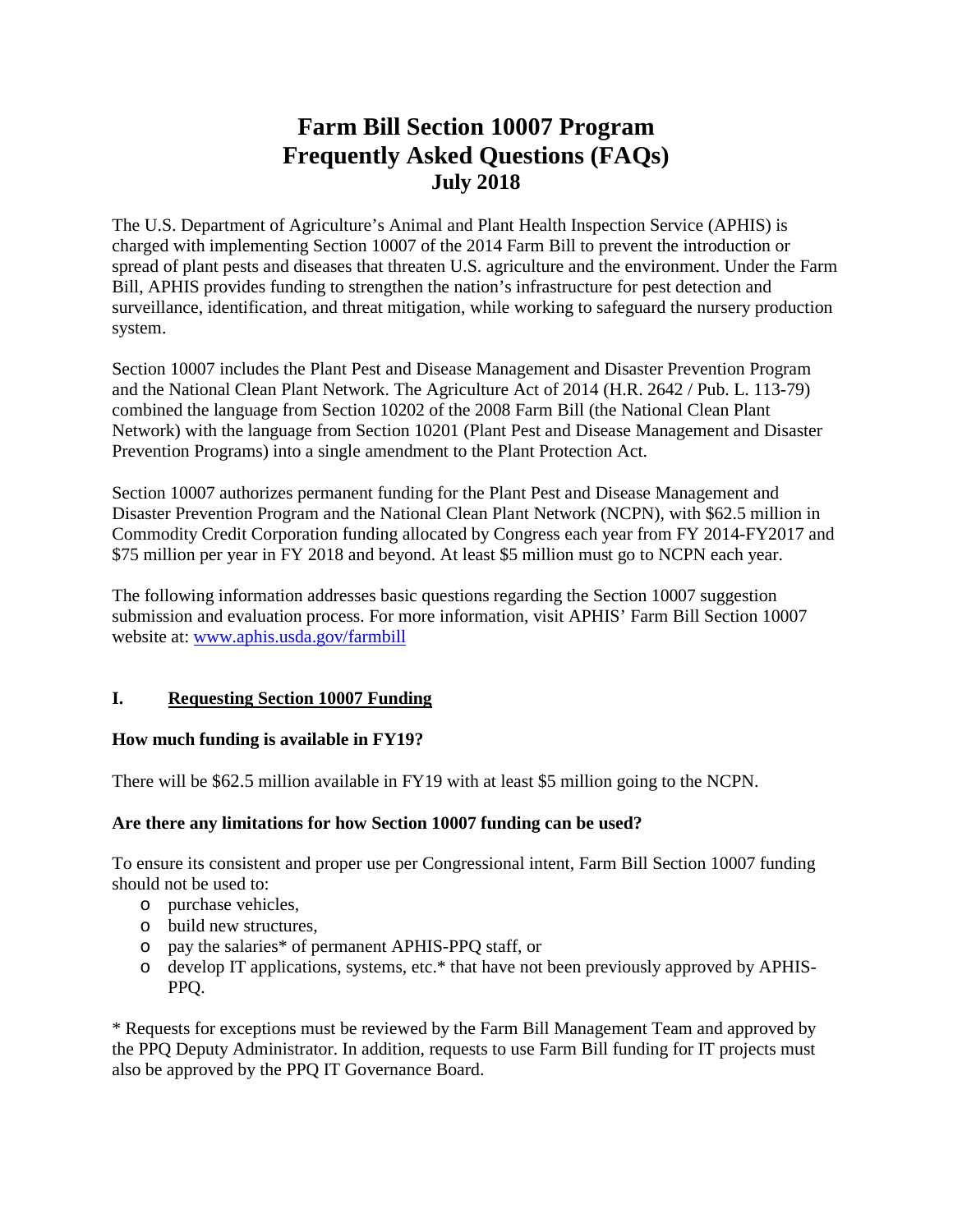## **Can States request Section 10007 funding to fill gaps created when Federal pest program funding is reduced or eliminated?**

The program is not intended to specifically address fiscal challenges. While a cooperator could request funding that meets a need generated by a reduction or loss in funding to a particular program, that suggestion must still meet the requirements for Section 10007 funding.

## **Will some States be automatically given more funding than others?**

States that have frequent incursions of high consequence plant pests as a result of the number of international ports of entry in the State, the volume of international passenger and cargo entry into the State, the geographic location of the State, and a host range or climate that is conducive to pest establishment, are likely to receive higher levels of funding. That said a State will not automatically be given a set amount of funding. All decisions regarding the distribution of funding, including decisions about continued funding of ongoing work will be made in a transparent manner using clearly communicated criteria.

# **II. Submitting a Suggestion**

## **How do I submit a suggestion?**

Suggestions must be submitted electronically using the Farm Bill Metastorm application. The Suggestor must have an eAuthentication or a Metastorm BPM Server password to access the system. Suggestions submitted through other means will not be accepted. Instructions and self-guided tutorial for getting a password and submitting suggestions will be made available on APHIS' Farm Bill Section 10007 website at: [www.aphis.usda.gov/farmbill](http://www.aphis.usda.gov/farmbill)

# **What should be included in a suggestion?**

In addition to basic information about the suggestion (such as suggestion title, budget estimate, and contact information for the individual submitting the suggestion), stakeholders should provide the following:

- o How the suggestion aligns with Section 10007 goals, objectives and strategies, as defined in the *FY19 Implementation Plan*, which is posted on the APHIS' Farm Bill Section 10007 website at: [www.aphis.usda.gov/farmbill.](http://www.aphis.usda.gov/farmbill) The potential or expected impact and deliverables of the suggestion.
- o The proposed technical approach.
- o The roles and responsibilities of any cooperators or institutions likely to participate in carrying out the suggestion. *Note:* Federal entities are also required to include the percentage of total budget that would be provided to each non-Federal cooperator or participating institution.
- o Relevant prior experience and accomplishments to date (specifically for renewing projects previously funded through FB Section 10007).

Stakeholders are strongly encouraged to discuss proposals with appropriate PPQ Program Managers and all cooperators prior to submitting proposals.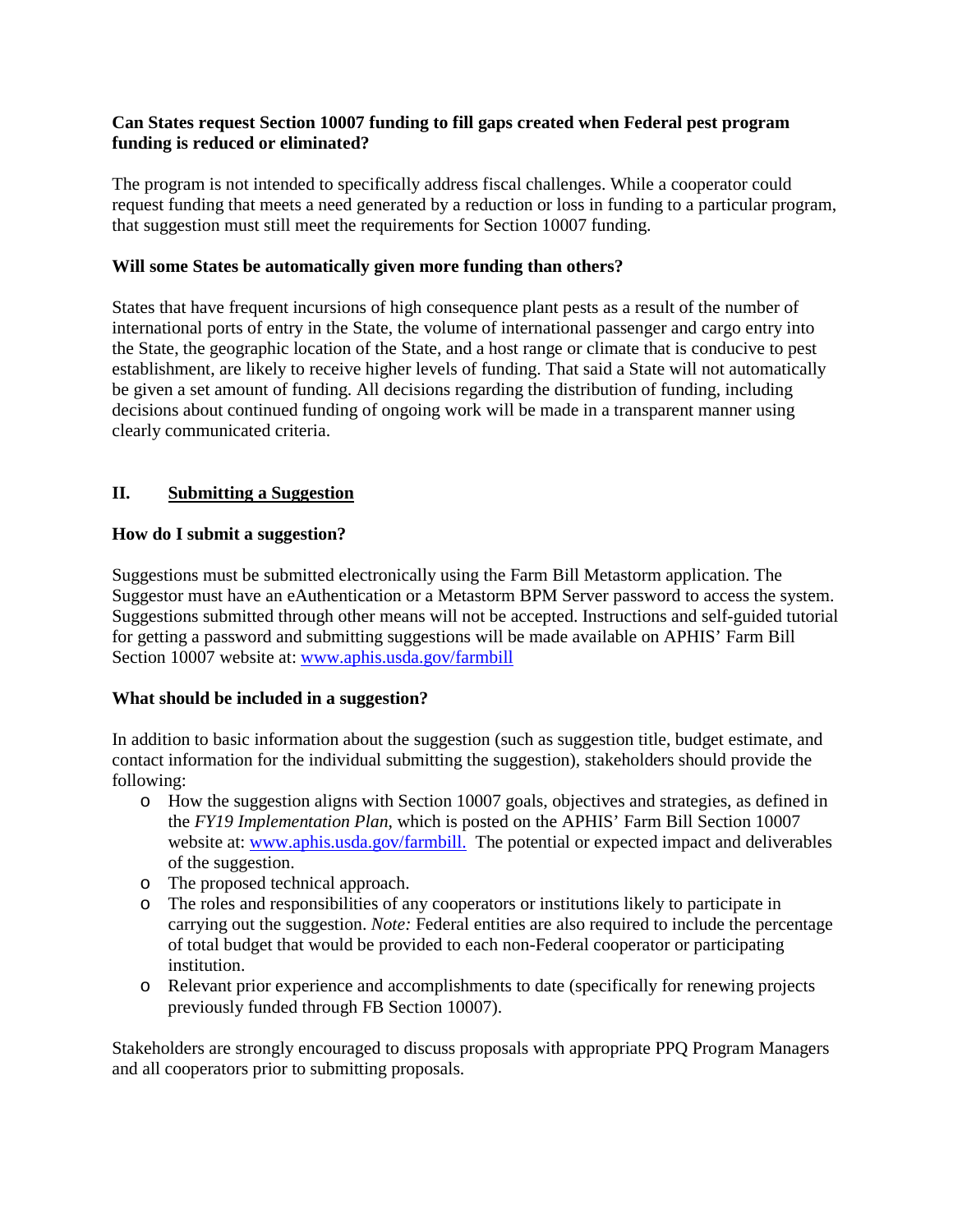#### **Who is eligible to submit a suggestion?**

Federal and State agencies, non-profit organizations, tribes, colleges and universities are all eligible to submit a suggestion.

#### **May a foreign entity submit a suggestion?**

Foreign entities are not allowed to submit a suggestion; however, they may collaborate with a domestic entity who would submit a suggestion. The suggestion should describe why it is necessary to engage foreign collaborators to accomplish proposed activities.

#### **Can stakeholders submit more than one suggestion?**

There is no limit to the number of suggestions an individual or entity can submit.

## **What is the difference between a group suggestion and single entity suggestion?**

If there will be multiple cooperators working together to accomplish a single project and APHIS will establish separate agreements with each cooperator, that suggestion is considered a "group suggestion." In a group suggestion, only one cooperator needs to submit the suggestion for the group. The submitting cooperator needs to include the name and institution of each cooperator that will have a separate cooperative agreement with APHIS, each cooperator's state, and the amount of funding that each cooperator (including the submitter) will receive. Funding for all cooperators listed must add up to the total budget requested.

If all of the funding will be transferred to one cooperator through a single agreement, that suggestion is considered a "single entity suggestion." Any subsequent distribution of funds to sub-cooperators within the project would be managed by the cooperator, not APHIS. Although not required for a single entity suggestion, you may want to list the entities with whom you will cooperate or subcontract and include a breakdown of funds to be distributed in the "Contractual" budget category. This will help reviewers understand how funds will be allocated to carry out the project.

#### **Do suggestions that propose to continue ongoing work have preferred status?**

Suggestions that request continued funding for ongoing work will be reviewed and evaluated using the same criteria that will be applied to new suggestions. The fact that a suggestion received funding in prior years does not guarantee renewed funding.

#### **Do suggestions have to focus on specialty crops?**

Suggestions should focus on specialty crops; however, the program will consider unexplored opportunities or emerging pest threats outside the specialty crop arena in all goal areas.

## **Do suggestions have to focus on PPQ quarantine pests?**

Suggestions that address pests that could potentially threaten U.S. agriculture will be considered even if those pests are not listed as PPQ quarantine pests.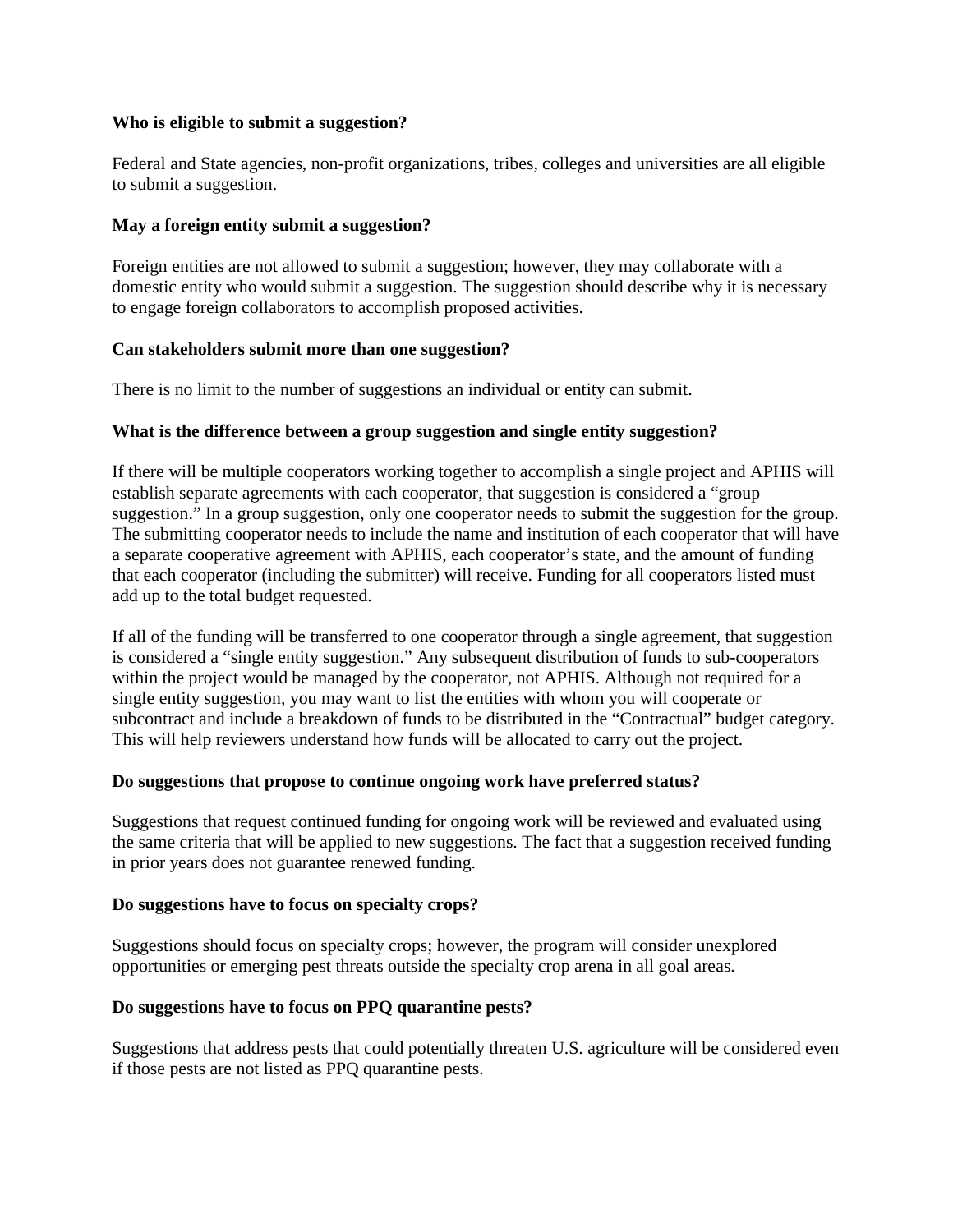## **I just established my FY18 agreement with APHIS and I won't have an FY18 accomplishment report to submit with my FY19 suggestion. What should I do?**

In this situation, the cooperator should submit the FY17 accomplishments report (if this is a multiyear project) and/or a status report of activities completed to date (if any) under the FY18 agreement. The suggestion form will allow reports to be attached as well as including a narrative section to further outline status report of accomplishments.

# **III. Developing the FY19 Spending Plan**

## **What is the timeline for developing the FY19 Spending Plan?**

Currently, the proposed timeline for developing the FY19 Spending Plan is:

- o July (2018), the FY19 open period begins
- o August (2018), the FY19 open period closes
- o August 22 (2018), the FY19 evaluation process begins
- o October (2018), the FY19 Draft Spending Plan is developed
- o November (2018), Departmental Review
- o January (2019) proposed FY19 Spending Plan release

#### **How will the review process work and what criteria will be used to evaluate suggestions?**

Suggestions will be reviewed by Goal Teams that will include representatives from APHIS, the National Plant Board, other federal agencies, tribal nation representatives, the Specialty Crop Farm Bill Alliance, and the university system research community.

All Section 10007 Goal Teams will use the same criteria to evaluate the strategic alignment, impact, feasibility, past performance, use of best practices, and innovation of each suggestion.

After all Section 10007 Goal Teams complete their evaluations, the Teams will meet to discuss preliminary funding priorities in an effort to identify synergies across goal areas. The Goal Teams will work to ensure that the recommended Spending Plan addresses critical needs and opportunities to strengthen prevention, detection, and/or mitigation efforts. Because this is not a competitive grant program, APHIS has significant flexibility to create a recommended spending plan that addresses the goals of Section 10007.

## **IV. Establishing Cooperative Agreements**

#### **Once the final Spending Plan is released, when will APHIS make funds available?**

APHIS anticipates publishing the final FY19 Spending Plan in January (2019), or sooner, if possible. Funds will be made available to cooperators shortly thereafter. Every effort will be made to provide funds to cooperators as quickly as possible, especially in those cases where ongoing work might suffer as a result of a lapsed agreement.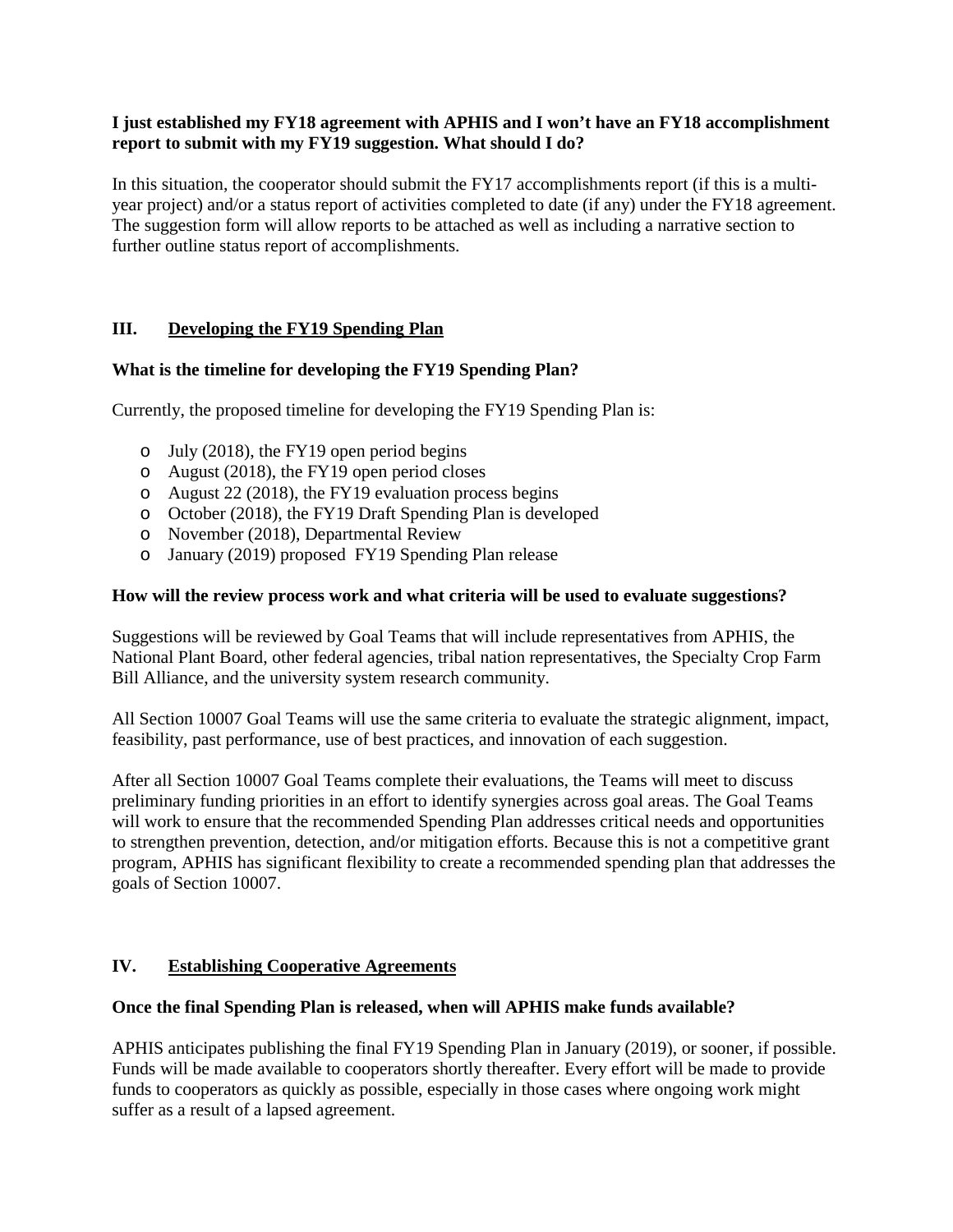## **After the Spending Plan is released, when should cooperators submit their work plans and detailed financial plans?**

Cooperators will be contacted by APHIS to initiate the process of establishing cooperative agreements. Cooperators that are renewing agreements may submit their fiscal year work and financial plans as soon as they are ready. Guidance for establishing overlapping or back-to-back agreements is provided in the responses to the questions below. Cooperators establishing new agreements are encouraged to submit their work and financial plans as soon as possible.

#### **May states have overlapping agreements?**

States may have overlapping agreements, but only if the work to be performed under the current fiscal year agreement is different from that occurring under the previous fiscal year agreement. New fiscal year funding cannot be used to finish previous fiscal year work. In addition, cooperators with overlapping agreements must submit to APHIS separate reports and requests for payment for each agreement.

#### **May states structure agreements so that they run back-to-back?**

Yes. In those situations where the work funded by a prior year agreement must be completed for FY19 work to begin, the effective start date of the FY19 agreement can be in the future. The FY19 agreement must be signed and work must begin on or before September 30, 2019. Please remember that funds received in FY19 cannot be held for use in FY20 even though the agreement's performance period is one year and may not end until sometime in 2020. Work of some nature (such as planning or procurement) must commence in FY19.

## **What is the percentage of allowable overhead a cooperator may charge?**

The 2014 Farm Bill restricts indirect costs charged against a cooperative agreement under Section 10007 to be the lesser of 15% of the total Federal funds provided under the cooperative agreement or the indirect cost rate applicable to the recipient as established by law (this is the Negotiated Indirect Cost Rate or NICRA).

Farm Bill funds are not appropriated funds, but are a special funding opportunity provided by Congress. Therefore, the 10% cap on indirect costs as applied to the total direct cost of an agreement mandated for universities and other non-profit institutions under the Consolidated Appropriations Act does not apply. Rather, because the NICRA for universities is almost always higher than 15% of the total agreement, the 15% cap for Farm Bill Section 10007 agreements applies.

Example: To calculate the maximum allowable Indirect Costs it is useful to know that 15% of the Total Agreement Amount is equal to 17.647% of Total Direct Costs.

If your budget was \$21,250 salaries and benefits, \$21,250 supplies, \$21,250 equipment and \$21,250 travel then:

Total Direct Costs =  $$21,250 + $21,250 + $21,250 + $21,250 + $21,250 = $85,000$